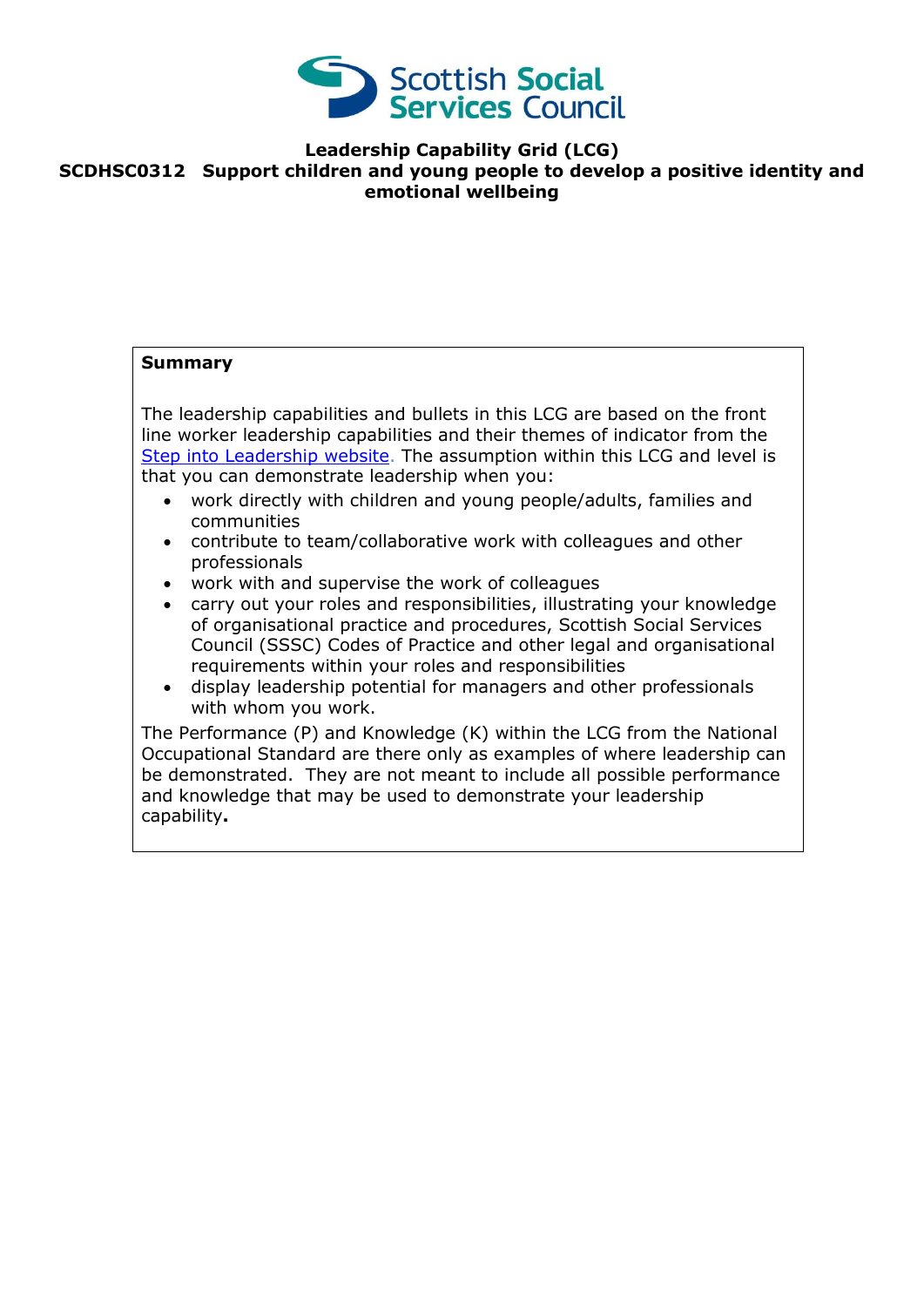

## **Leadership Capability Grid (LCG) SCDHSC0312 Support children and young people to develop a positive identity and emotional wellbeing**

| Leadership<br>capabilities         | When supporting children and young people to develop a positive<br>identity and emotional wellbeing you can demonstrate leadership<br>capabilities by:                                                                                                                                                                                                                                                                                                                                                                                                                                                                                                                                                                                                                                                                                                             |
|------------------------------------|--------------------------------------------------------------------------------------------------------------------------------------------------------------------------------------------------------------------------------------------------------------------------------------------------------------------------------------------------------------------------------------------------------------------------------------------------------------------------------------------------------------------------------------------------------------------------------------------------------------------------------------------------------------------------------------------------------------------------------------------------------------------------------------------------------------------------------------------------------------------|
| <b>Vision</b>                      | Providing a vision for those with whom you work and your organisation when<br>you:<br>• See how best to make a difference when providing active support ( $P1-7$ ,<br>9-17, 21-22, 24; K1-5, 11, 16, 25-26, 36-37, 41-43, 45-52)<br>• Communicate and promote ownership of the vision when working with<br>children and young people (K1-5, 11, 16, 25-26, 36-37, 41-43, 45-52),<br>planning (P10; K52), seeking extra support (P8, 25; K20, 52) and<br>working with others $(P13, 24)$<br>• Promote social service values through active participation and<br>personalisation (P1-7, 9-17, 21-22, 24; K1-5, 11, 13-19; 27, 29, 36-<br>37,41-43, 45-52) and when working others (P13, 24)<br>• See the bigger picture when demonstrating knowledge and practice of<br>organisational, local and national policies and procedures (K6, 8-9, 27-28,<br>33-36,38, 52) |
| Self-<br>leadership                | Displaying self-leadership when you:<br>• Demonstrate and adapt leadership when supporting children and young<br>people to develop a positive identity and emotional wellbeing (P1-7, 9-<br>17, 21-22, 24; K24, 36)<br>• Improve own leadership by seeking advice $(K20)$ and self-reflection (P12;<br>K24, 36)<br>• Take intelligent risks when supporting children and young people to<br>develop a positive identity and emotional wellbeing (P1-7, 9-17, 21-22,<br>24; K36-37,41-43, 45-52)<br>• Demonstrate and promote resilience $(P1-7, 9-17, 21-22, 24; K3, 4, 19,$<br>32, 36-37, 41-43, 45-52)<br>• Challenge discrimination and oppression (P14; K1, 4, 31, 37-38)                                                                                                                                                                                      |
| <b>Motivating</b><br>and inspiring | Motivating and inspiring others when you:<br>• Inspire people by personal example (P1-17, 21-22, 24-25; K14-20, 36-<br>37, 41-43, 45-52)<br>• Recognise and value the contribution of others (P1-17, 21-22, 24-25; K9-<br>10, 20, 36-37, 41-43, 45-52)<br>Support the creation of a learning and performance culture ( $P1-17$ , 21-<br>22, 24-25; K16-20, 24, 36-37, 41-43, 45-52)                                                                                                                                                                                                                                                                                                                                                                                                                                                                                |
| <b>Empowering</b>                  | Empowering people when you:<br>Enable leadership at all levels (P1-7, 9-17, 21-22, 24; K8-9; 16-20, 36-<br>37, 41-43, 45-52)<br>• Support the creation of a knowledge and management culture (P1-17,<br>21-22, 24-25; K16-20, 24, 36-37, 41-43, 45-52)                                                                                                                                                                                                                                                                                                                                                                                                                                                                                                                                                                                                             |